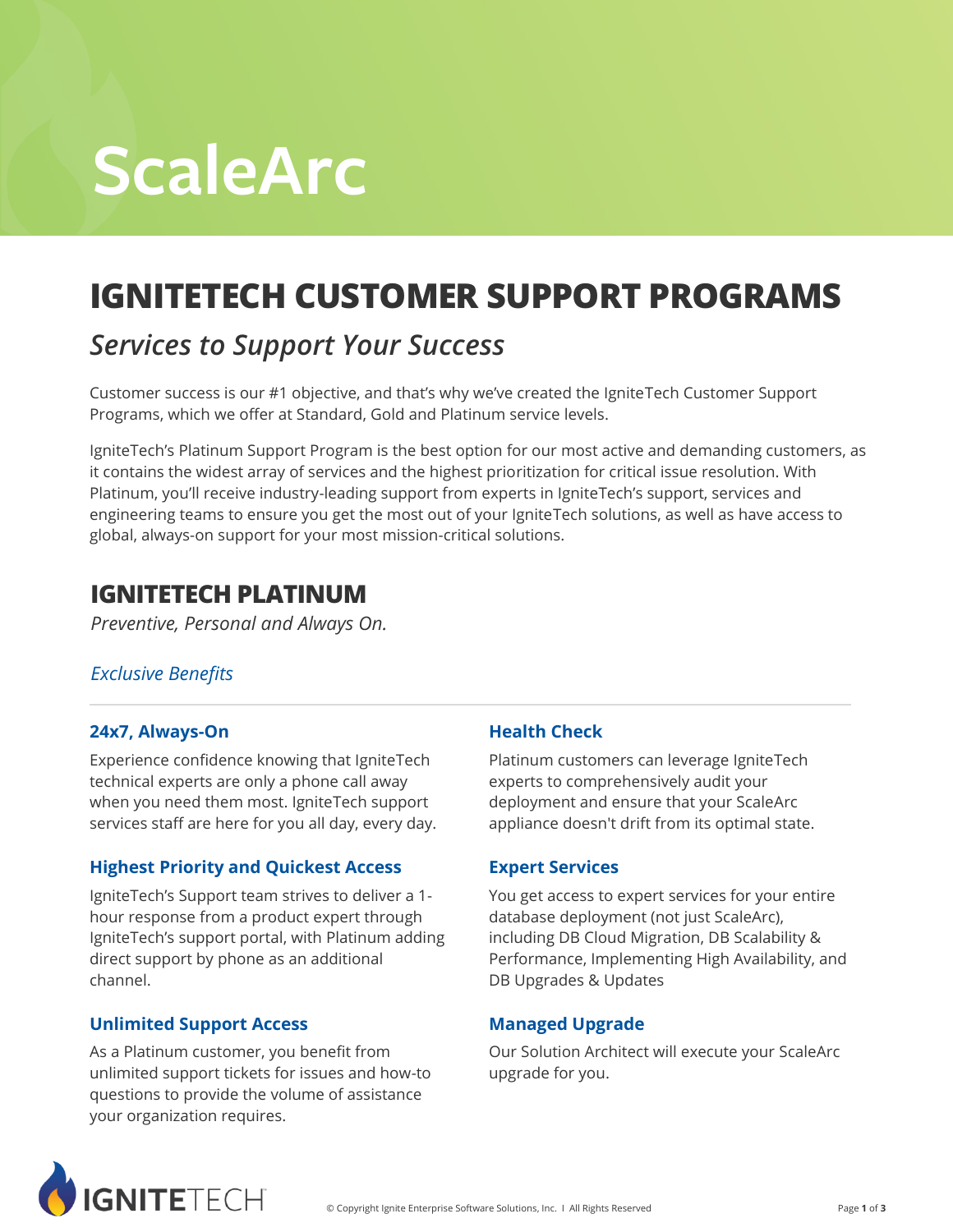## **IGNITETECH CUSTOMER SUPPORT PROGRAMS**

| <b>SUPPORT ACCESS</b>                       | <b>STANDARD</b>        | GOLD                  | <b>PLATINUM</b>       |
|---------------------------------------------|------------------------|-----------------------|-----------------------|
| Support availability (phone support hours)  | <b>Business Hours</b>  | <b>Business Hours</b> | 24 X 7                |
| Response time goals for severity 1 issues   | 24 hours               | 4 hours               | 1 hour                |
| Web-based ticketing (# of tickets per year) | 12                     | 24                    | Unlimited             |
| <b>Support Channel Access</b>               | <b>Fmail &amp; Web</b> | Email & Web           | Email, Web &<br>Phone |

| <b>PRODUCT ACCESS</b>                           | <b>STANDARD</b>          | <b>GOLD</b>   | <b>PLATINUM</b>    |
|-------------------------------------------------|--------------------------|---------------|--------------------|
| Hot Fix and Update releases                     | $\mathcal{L}$            | $\mathcal{C}$ | $(\checkmark)$     |
| <b>Health Check</b>                             |                          |               | $\bm{\varnothing}$ |
| <b>Expert Services</b>                          | $\overline{\phantom{0}}$ |               | $\bigcirc$         |
| Managed Upgrade                                 |                          |               | $\bm{\omega}$      |
| Access to IgniteTech's Industry Consulting Team |                          |               | $(\checkmark)$     |

| <b>SUCCESS BENEFITS</b>                       | <b>STANDARD</b> | GOLD                     | PLATINUM       |
|-----------------------------------------------|-----------------|--------------------------|----------------|
| Participation in IgniteTech Unlimited Program | $(\checkmark)$  | $\overline{\mathcal{S}}$ | $(\checkmark)$ |
| <b>Customer Success Program</b>               |                 | ∾                        | $(\checkmark)$ |